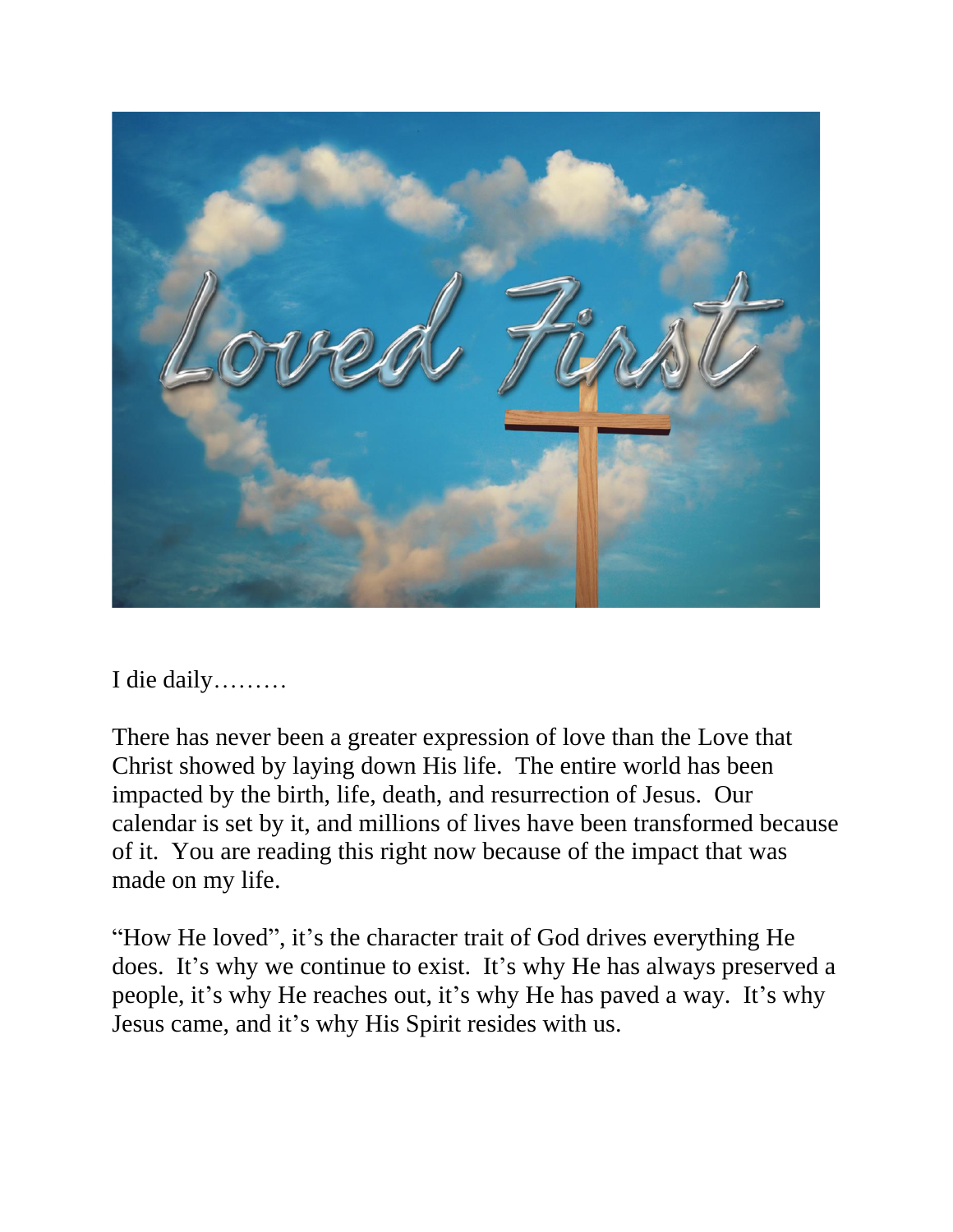Our ability to love comes directly from the seed that of love that was first planted in us. Do you love today? Do you love Christ? It's important to take the time and realize that we are just dead branches apart from Christ. The life that we enjoy, and the ability to share that life is all rooted in our connection with the Savior of the world. WE are the branches, but He is the vine.

The church is only a power entity in the world, when she submits herself to the Head, and the Head of the Church is Jesus Christ. Our mission as the Church is to reveal God to the world. We have to see our individual mission as a part of that body. Yes, we are a part of that body the church, with Christ as the head. We are commanded to Love! It's our badge of identity, it's how we can reveal who we are and certainly who He is. "This is how they will know that you are my disciples …….you will have love one for another!" I ask again do you Love? If you do, take the time to give God thanks….because again we must be reminded, we love, because He first loved us.

God bless – Pastor Paul

June 22

Behold how he loved. [John 11:36](https://biblia.com/bible/nkjv/John%2011.36)

He died for all. [II Cor. 5:15](https://biblia.com/bible/nkjv/2%20Cor.%205.15)

Greater love hath no man than this, that a man lay down his life for his friends. [John 15:13](https://biblia.com/bible/nkjv/John%2015.13)

He ... liveth to make intercession for them. [Heb. 7:25](https://biblia.com/bible/nkjv/Heb.%207.25)